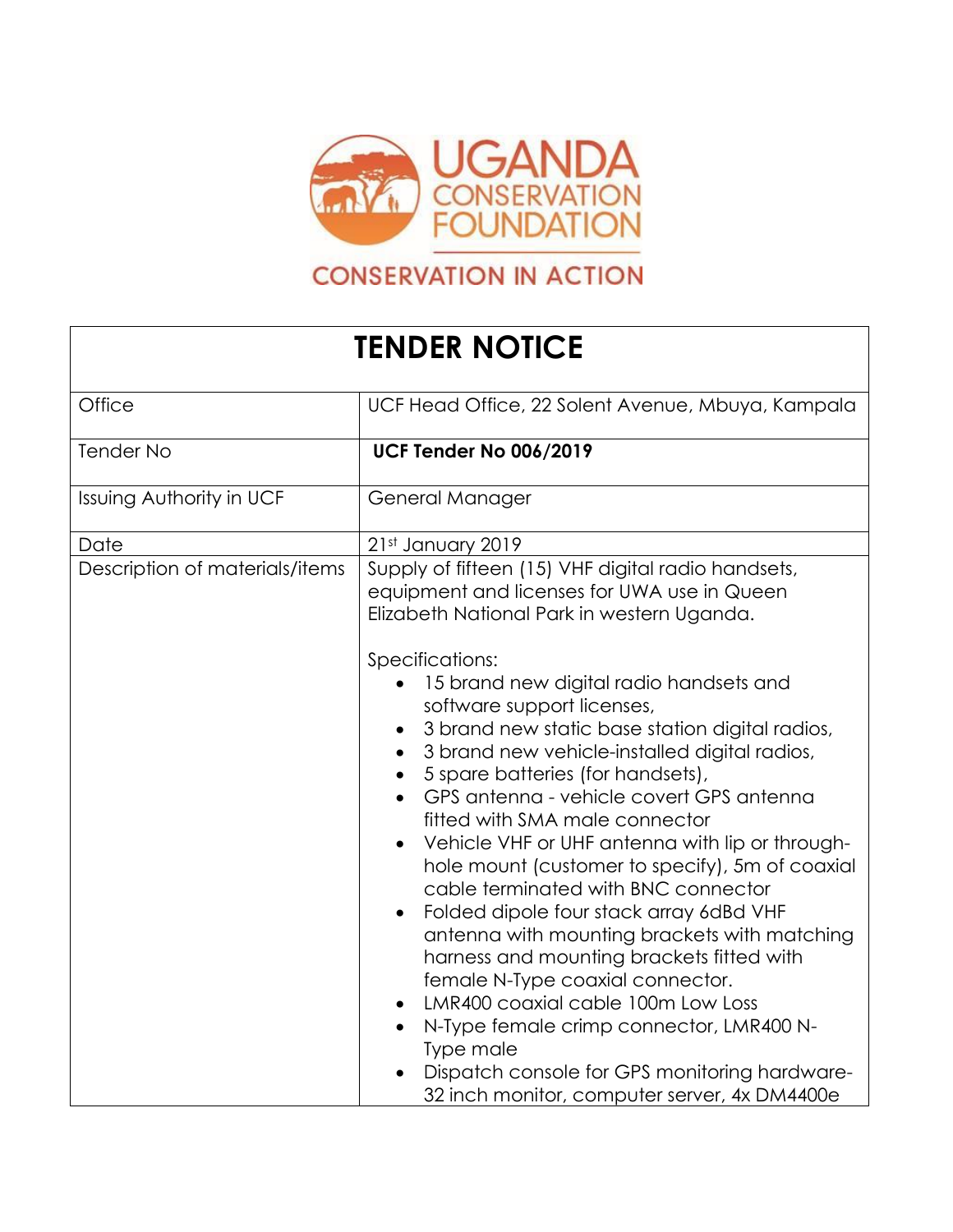|                                                    | base station radios, antennas, AC-DC<br>convertor, coaxial cables (30m), power cables,<br>PC interconnection cables and PC sound card<br>for audio recording<br>TRBOnet Enterprise basic package: consisting of<br>the following elements: 1 radio server licence, 1<br>dispatcher licence, 2 control stations or 1 IP<br>repeater connection, 15 radio user licences, 1<br>free year software updates featuring: Voice<br>dispatch, voice recording, GPS, geofencing,<br>text messaging, event logging, lone worker<br>note: the basic package must be ordered for<br>any new TRBOnet Enterprise system<br>TRBOnet additional control station #TN1004 and<br>DAS connection<br>• Shipping costs to CIF Kampala |
|----------------------------------------------------|-----------------------------------------------------------------------------------------------------------------------------------------------------------------------------------------------------------------------------------------------------------------------------------------------------------------------------------------------------------------------------------------------------------------------------------------------------------------------------------------------------------------------------------------------------------------------------------------------------------------------------------------------------------------------------------------------------------------|
| <b>Tender Publication sites</b>                    | UCF website and Facebook page                                                                                                                                                                                                                                                                                                                                                                                                                                                                                                                                                                                                                                                                                   |
| <b>Eligibility Criteria</b>                        | Suppliers should demonstrate that they have a local<br>capability and experience, technically competent<br>staff, with the ability to service/repair.                                                                                                                                                                                                                                                                                                                                                                                                                                                                                                                                                           |
| Tender advertising date:                           | 21/1/2019                                                                                                                                                                                                                                                                                                                                                                                                                                                                                                                                                                                                                                                                                                       |
| Last Date for Bid submission:                      | 18/2/2019 at 5pm                                                                                                                                                                                                                                                                                                                                                                                                                                                                                                                                                                                                                                                                                                |
| <b>Bid Opening and evaluation</b>                  | 19/2/2019. Evaluation will be done immediately and<br>the winning bidder advised the next day.<br>Unsuccessful bidders will be advised. Envelopes will<br>be opened in the presence of at least three UCF<br>staff.                                                                                                                                                                                                                                                                                                                                                                                                                                                                                             |
| <b>Tender Document Cost:</b>                       | Free                                                                                                                                                                                                                                                                                                                                                                                                                                                                                                                                                                                                                                                                                                            |
| Payment currency and<br>mode:                      | Uganda Shillings or United States Dollars by TT or other<br>suitable electronic means. Bids should include full<br>supply company physical address information and its<br>bank and account details.                                                                                                                                                                                                                                                                                                                                                                                                                                                                                                             |
| <b>Bid submission instructions</b><br>Support data | Bids must be delivered by hand to the company<br>Head Office as detailed above in a sealed envelope<br>addressed to the Projects Co-ordination manager<br>and titled "Bid for procurement of VHF digital radio<br>handsets, equipment and licenses for QEPA".<br>Bids should include a product brochure from the                                                                                                                                                                                                                                                                                                                                                                                                |
|                                                    | manufacturer with technical specifications clearly<br>shown.                                                                                                                                                                                                                                                                                                                                                                                                                                                                                                                                                                                                                                                    |